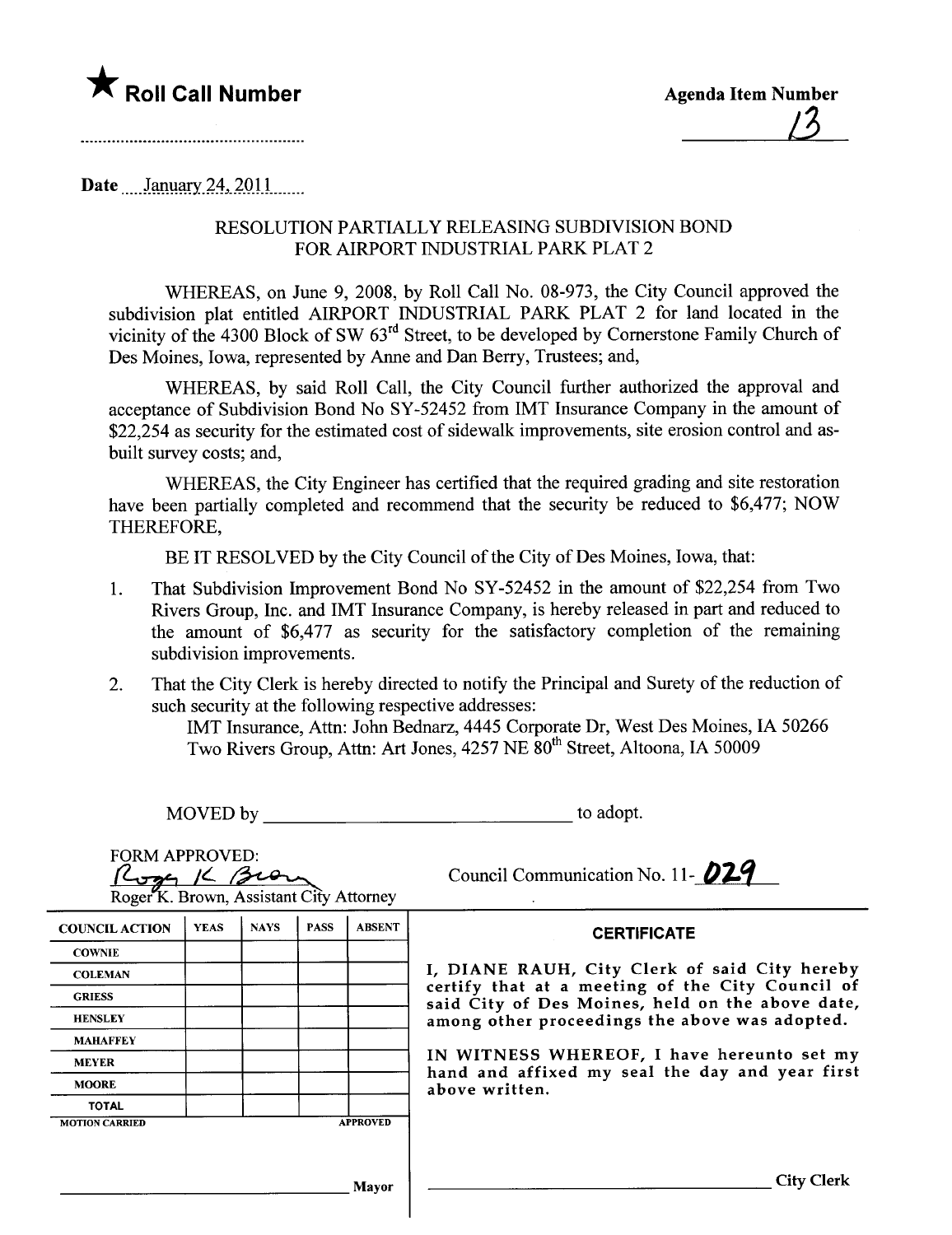Department of Engineering City of Des Moines

## CERTIFICATE OF SATISFACTORY COMPLETION FOR BONDED SUBDIVISION IMPROVEMENTS

## PARTIAL BOND RELEASE FORM

1. Subdivision Name: Airport Industrial Park Plat 2

2. Developer: Two Rivers Group Inc

3. Bond No.: SY-52452 Bonding Co. IMT Insurance

3a. Or Letter of Credit No. Bank

4. Council Approval of Bond: 6-9-2008 Roll Call 08-973

5. Improvements Covered by Bond: Sidewalk, Erosion Control and As-Built survey costs

6. Improvements Satisfactorily Completed:

A. Improvements Constructed by Public Improvement Contracts

|             | Contract | Council Acknowledgment of Completion |           |
|-------------|----------|--------------------------------------|-----------|
| Improvement | No.      | $\mathcal{Q}$ ate                    | Roll Call |

B. Improvements Constructed Without Public Improvement Contracts

| Improvement     | Inspected By     | Date of Inspection |
|-----------------|------------------|--------------------|
| Sidewalks       | <b>B</b> Stevens | $1 - 02 - 11$      |
| Erosion Control | <b>B</b> Stevens | $1 - 02 - 11$      |
| As-Builts       | M Folvag         | $1 - 02 - 11$      |

7. Improvements Remaining: 470 LF of 4' wide sidewalk on the north side of Stanton Ave.

| 8. Amount of Bond Reduction: Bond Amount: \$22,254.00 |            |
|-------------------------------------------------------|------------|
| Estimated Cost of Bonded Improvements                 |            |
| Not Satisfactorily Completed                          | \$6,477.00 |
| Recommended Amount of Bond Reduction: \$15,777.00     |            |

9. I hereby certify that to the best of my knowledge the above improvements covered by Bond No. SY-52452 have been satisfactorily completed in accordance with Chapter 106 of the 2000 Municipal Code and hereby recommend that the bond for these improvements be reduced by an amount not to exceed \$15,777.00. THE AMOUNT TO REMAIN UNDER BOND SHALL BE \$ 6,477.00.

Acting City Engineer

 $01 - 03 - 201$ 

I hereby certify that I have reviewed the recommendations of the City Engineer and hereby concur th

Director nnine

 $01 - 03 - 2011$ 

<del>- Date</del>

Date

**Assistant City Attorney**